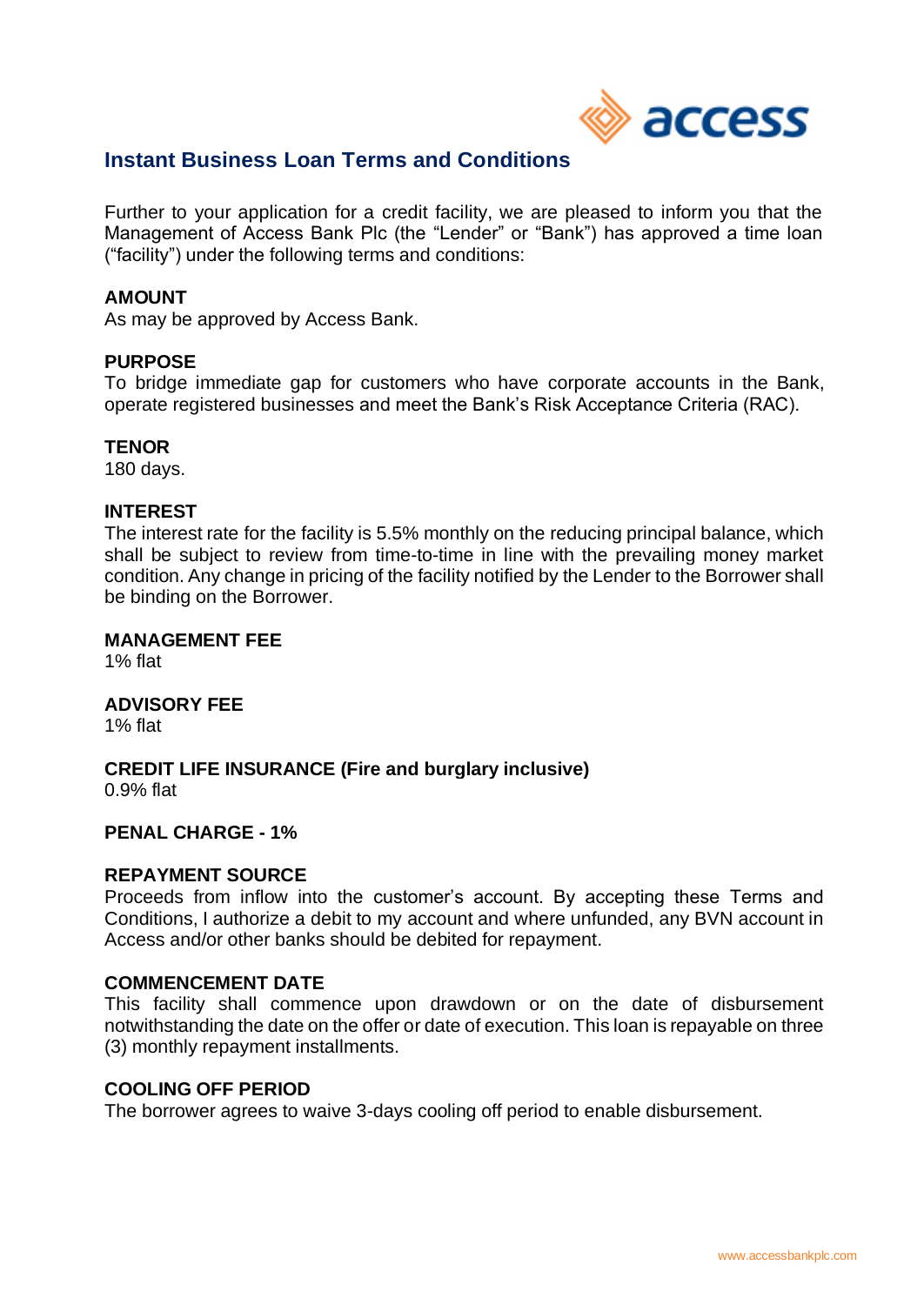

## **SECURITY/SUPPORT**

The facility shall be secured with the following:

- 1. Personal Guarantee of the promoter of the business or the majority shareholder of the Borrower, with the notarized Statement of Net worth.
- 2. Irrevocable letter of lien/set off from related accounts of sister companies or individual accounts of the promoters of the Borrower.
- 3. Irrevocable Direct Debit Mandate, to the Bank, to pool any funds in the accounts linked to the promoters' Bank Verification Number (BVN).

### **AVAILABILITY**

This facility shall be available for utilization only upon satisfactory compliance with the conditions precedent to drawdown as may be prescribed by Access Bank.

### **DISBURSEMENT**

Loans are usually disbursed instantly, however in some cases, delays are caused by third parties outside the control of Access Bank. Such delays are generally resolved within 24 hours and we will keep you informed as to when your loan will disburse.

## **Conditions Precedents to Draw Down:**

- 1. An active account with at least 3 months consistent monthly turnover.
- 2. Duly executed offer letter.
- 3. Board Resolution of the Borrower accepting the facility and naming the officers authorized to execute documents on its behalf (for body corporate).
- 4. Certified true copies of the incorporation documents of the body corporate.
- 5. Personal Guarantee of the promoter of the business or the majority shareholder of the Borrower, with the notarized Statement of Net worth.
- 6. Acceptable means of identification of the promoters or majority shareholders.
- 7. Irrevocable letter of lien/set off from related accounts of sister companies or individual accounts of the promoters of the Borrower, in form and substance acceptable to the Bank, supported by the Board Resolutions (where the related account is a corporate entity).
- 8. Irrevocable Direct Debit Mandate, to the Bank, to pool any funds in the accounts linked to the promoters' BVN, in form and substance acceptable to the Bank and supported by the duly certified statement of account from its accounts with other banks.
- 9. Receipt of duly executed advisory mandate agreement

## **Other Conditions:**

The Borrower shall achieve minimum monthly collections of N500,000.00 (five hundred thousand Naira only) for each consecutive month in the last three months, on its Point of Sale (POS) collections to be eligible.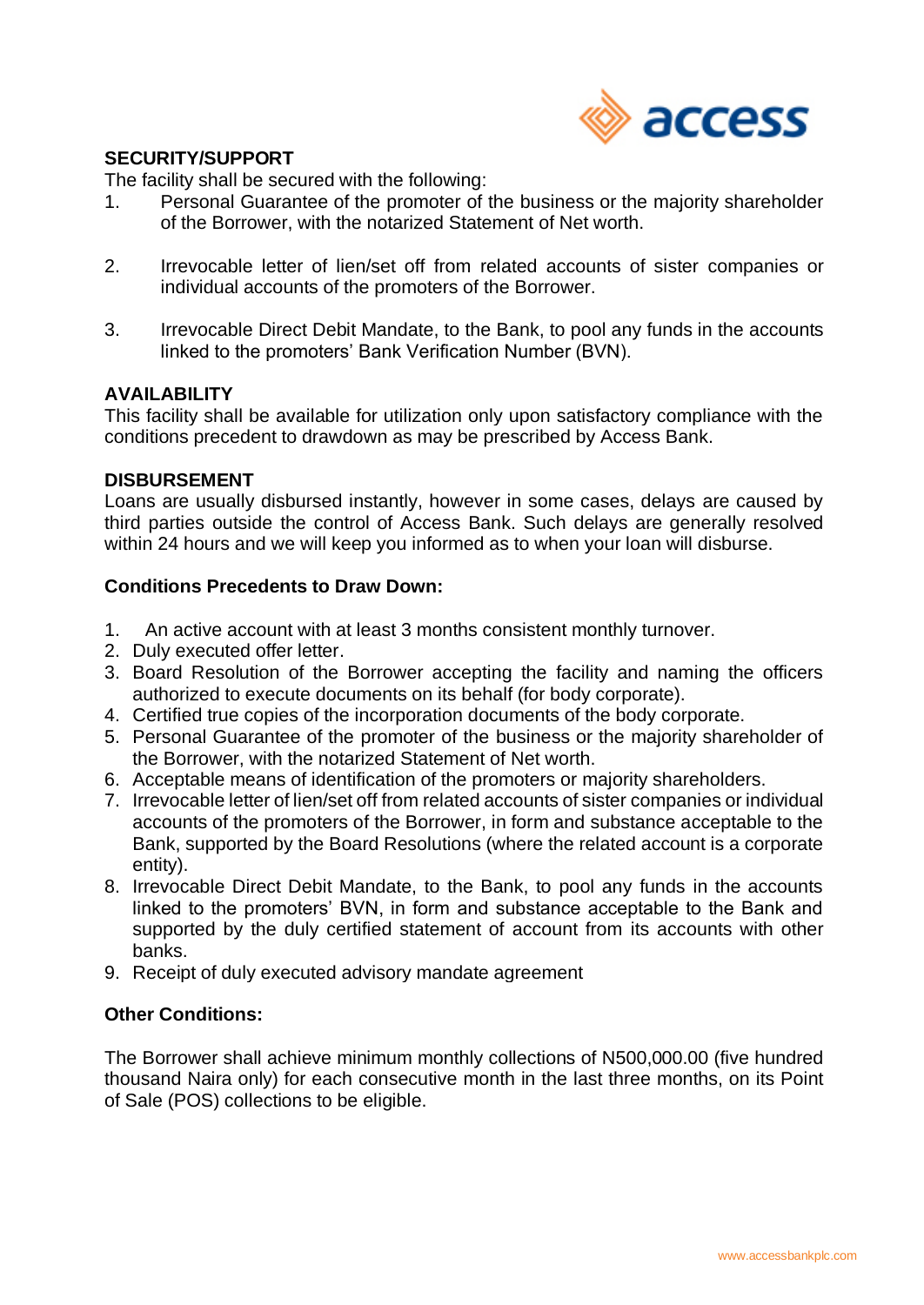

The Lender reserves the right to withhold further disbursement, recall or cancel the facility for reasons of default or non-compliance with the Covenants hereunder and the occurrence of any or all of the following events:

- 1. If the Borrower fails to utilize the facility for the purpose for which it was granted.
- 2. If the Borrower diverts any lodgement meant for the Borrower's account with the Lender to another Bank.
- 3. If the Borrower shall commit any breach or fail to observe or perform the other obligations on its part as contained in this offer letter or fails to keep to the agreed repayment terms.
- 4. If it is discovered that there was a material misrepresentation of facts by the Borrower with regards to the purpose, utilization of the facility and the collateral.
- 5. If the value of the collateral has depreciated disproportionately relative to the facility amount at any material time.
- 6. The Lender shall provide a pool of at least three professional valuers (for the Borrower to choose one) to conduct annual re-evaluation of any collateral pledged by the Borrower. The cost of such re-evaluation shall be debited to the Borrower's account with the Lender. Where the re-evaluation reveals a diminution on the value of the asset leading to under collateralisation of the facility, the Lender may issue the Borrower a demand notice to provide additional collateral to cover the facility. Failure by the Borrower to Lender may upon ten (10) days' notice to the Borrower, vary some or all the terms and conditions of the offer to reflect the prevailing conditions in the financial markets or monetary authorities regulations
- 7. If any interest due on the facility is not paid on the date thereof, same shall immediately be added to the principal sum outstanding and shall accordingly attract interest at the rate herein stated.
- 8. Where this facility is subject possible exchange rate risk, this risk shall remain the primary obligation of the customer at all times. There is no obligation on the part of the Bank to provide the customer with funds (either in local or foreign currency) to repay any exposure from the utilization of this facility.
- 9. Availability of funds is subject to the Bank's ability to accommodate this facility within its legal lending limits and subject further to regulations as may be imposed by regulatory authorities.
- 10. The renewal of the facility shall be subject to the Bank being satisfied that the facility was properly utilized and liquidated.
- 11. provide such additional collateral as requested by the Lender shall constitute an event of default under this facility entitling the Lender to call in the facility notwithstanding the tenor stated herein.
- 12. The Lender reserves the right at any time to convert this facility to overdraft, advances, commercial papers and other money market instruments available to the Lender.

# **COVENANTS**

The Borrower hereby covenants with the Lender that the account would be sufficiently funded up-front to absorb interest, commission and other charges.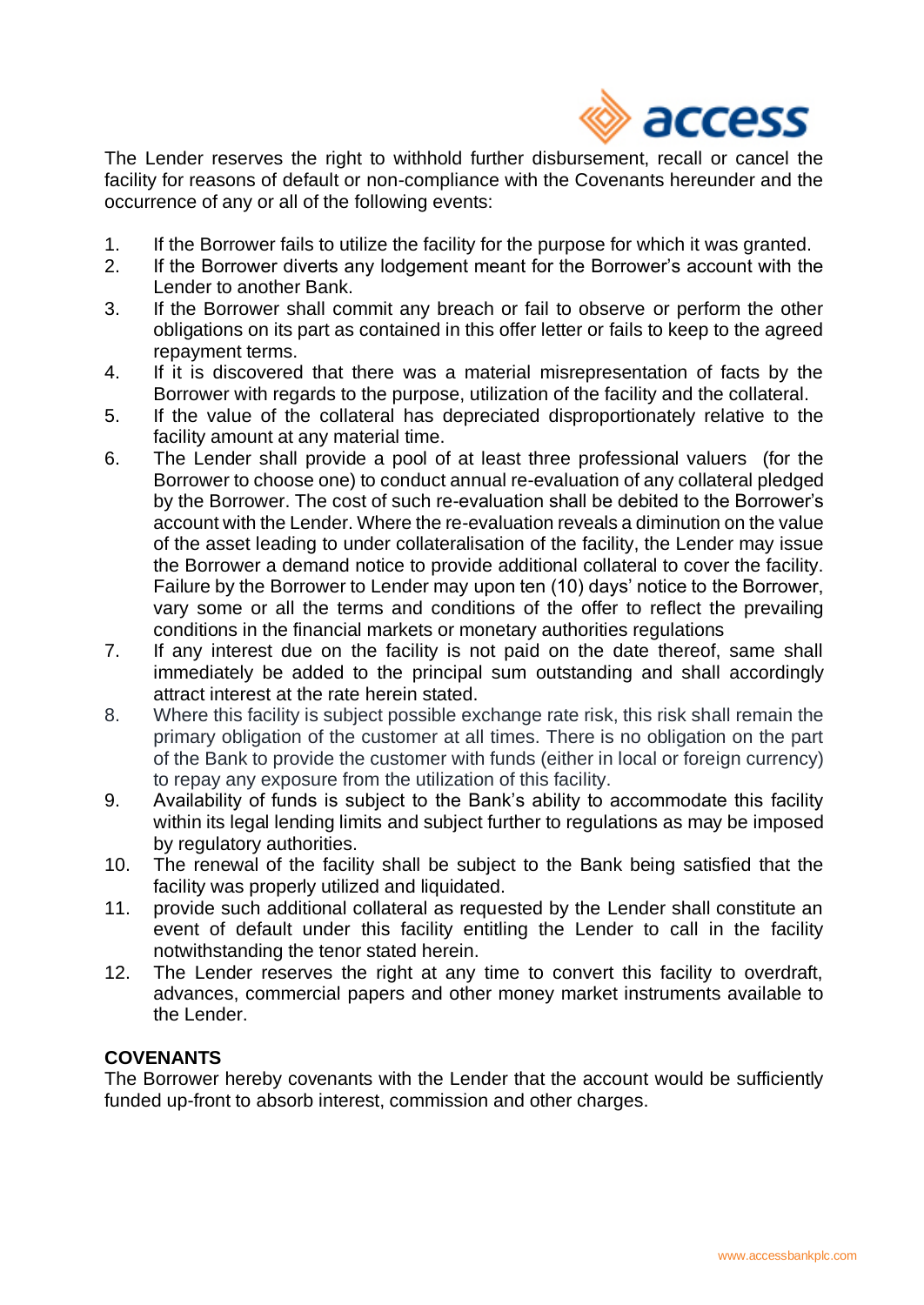

The Borrower hereby covenants with the Lender that the account would be domiciled in the Bank, as long as the Borrower has an active exposure or have outstanding balance on principal or interest.

By signing this offer letter/loan agreement and by drawing on the loan, the Borrower covenants to repay the facility as and when due. In the event that the Borrower fails to repay the facility as agreed, and the loan becomes delinquent, the Bank shall have the right to report the delinquent loan to the CBN through the Credit Risk Management System (CRMS) or by any means, and request the CBN to exercise its regulatory power to direct all Banks and other financial institutions under its regulatory purview to set-off the borrower's indebtedness from any money standing to the borrower's credit in any bank account and from any money standing to the borrower's credit in any bank account and from any other financial assets they may be holding for the borrower's benefit.

## **EARLY LIQUIDATION**

The Borrower is at liberty to pay off their loan before maturity date at their convenience, using any of the Bank's digital lending channels, or by visiting any Access Bank branch at no additional cost to the Borrower.

Loans will be liquidated on a reducing balance, where the monthly interest repayment amount will decrease over time as the balance is paid down. Interest repayment is on a monthly basis, where the Borrower will be charged against the full monthly cycle.

## **EVENTS OF DEFAULT**

Notwithstanding anything herein before contained, the facility or balance thereof and other monies herein covenanted to be paid whether by way of interest or otherwise shall become immediately due and payable on the demand being made in respect of such on the occurrence of any of the following events:

- 1. If the Borrower shall fail to pay any sum outstanding as and when due.
- 2. If the Borrower commits any breach or fail to observe or perform the other obligations.
- 3. If any representation or warranty given or made by the Borrower in this Agreement or in any notice or certificate or statement, delivered or made pursuant herein is inaccurate in any respect when made or delivered.
- 4. If the Borrower stops or suspends or is deemed to be unable to pay its debt or admits in writing its inability to discharge its obligations.
- 5. If the Borrower proposes or declares any moratorium on the Borrower's debt in respect of the facility.
- 6. If any extra-ordinary situation arises such that the continuance of the transaction in the opinion of the Lender makes it impossible for the Borrower to discharge its obligations.
- 7. If Access Bank shall be compelled by any Central Bank of Nigeria's rules, regulations or directives to call the facility.
- 8. If there should in the opinion of Access Bank be a material adverse change in the financial condition of the Borrower.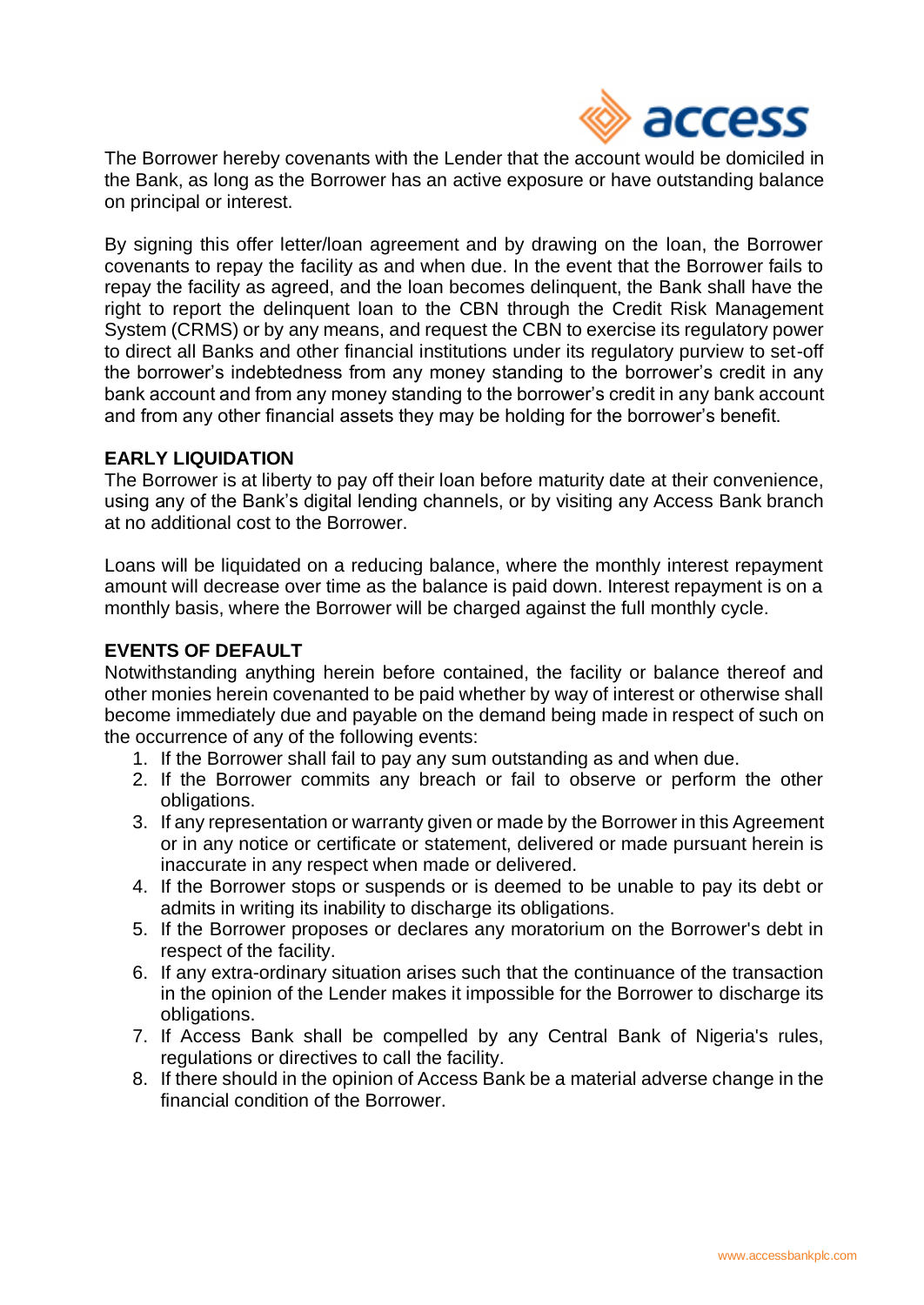

- 9. If any government consent required by law for the validity, enforceability or legality of this offer or the performance of the terms thereof ceases to be or is not for any reason in full force and effect. In any such event and at any time thereafter if any such event shall be continuing, Access Bank shall by written notice to the Borrower, declare that, that portion of the facility outstanding has become immediately payable whereupon the same shall become so payable together with interest accrued thereon.
- 10.If any execution or distress is levied upon or against the properties of the Borrower and not discharged within seven days.

## **RIGHT OF SET-OFF**

The Borrower covenants that in addition to any general lien or similar right to which the Lender as a banker may be entitled by law, the Lender may at any time and without notice to the Borrower combine or consolidate all or any of the Borrower's accounts with any liabilities to the Lender and set off or transfer any sum or sums standing to the credit of anyone or more of such accounts in or towards satisfaction of the Borrower's liabilities to the Lender, or any other respect whether such liabilities be actual or contingent, primary or collateral and several or joint.

The Borrower covenants and warrants that the CBN shall have power to set-off its indebtedness under this loan agreement from all such monies and funds standing to its credit/benefit in any and all such accounts or from any other financial assets belonging to it and in custody of any such bank.

## **RIGHT OF CONFIDENTIALITY**

The Borrower hereby waives any right of confidentiality whether arising under common law or statute or in any other manner whatsoever and irrevocably agrees that it shall not argue to the contrary before any court of law, tribunal, administrative authority or any other body acting in any judicial or quasi-judicial capacity.

#### **LEGAL AND OTHER EXPENSES**

The Borrower shall reimburse Access Bank for all reasonable out of pocket expenses, costs, and charges incurred by Access Bank in connection with the preparation, execution, administration and enforcement of the terms of this offer, including but not limited to Solicitors fees, Stamp Duties and Registration fees. Such charges and costs shall in the event of non-payment by the Borrower on demand be added to the facility and other moneys owing under the terms of this offer and shall bear interest accordingly.

#### **INSURANCE**

The Borrower shall maintain a credit life insurance policy against loss of life and such other risks as Access Bank may from time to time consider necessary in an Insurance Company approved by Access Bank. The Borrower shall duly pay all premiums for keeping such insurance. The Bank's interest as first loss payee must be duly endorsed on the insurance policy.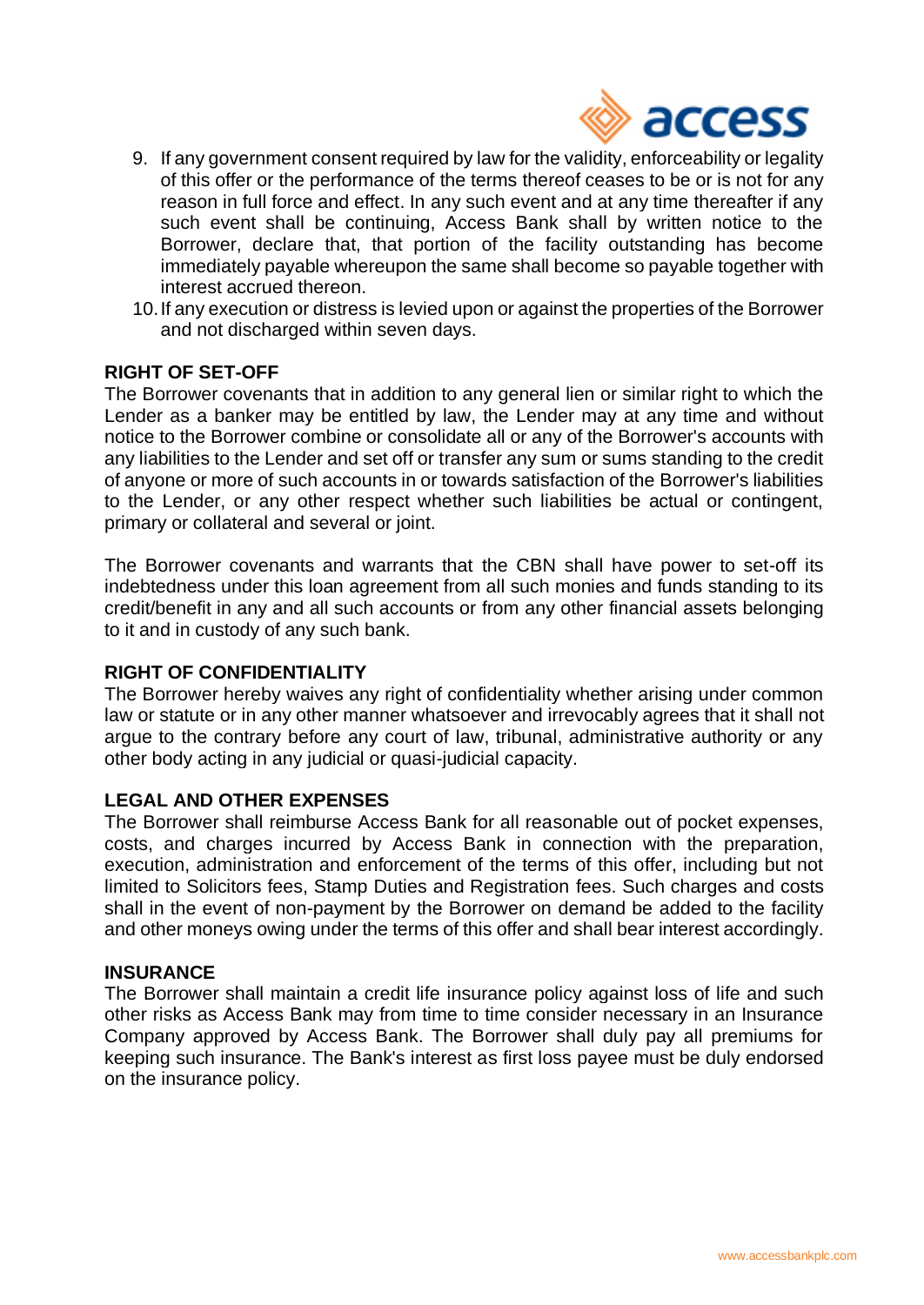

# **TAXES**

All payments whether of principal, interest or otherwise shall be made free and clear of and without deduction of any taxes, duties, charges, fees, deductions, withholdings, setoffs, counterclaims, restrictions or conditions of any nature. If at any time, provision of the law or any taxing authority shall require the Borrower to make any such deduction or withholding from any such payment, then the sum due from the Borrower in respect of such payment shall be increased to the extent necessary to ensure that after making of such deductions or withholding, Access Bank receives a net equal to the sum which it would have received had no such deduction or withholding been required to be made.

# **REPRESENTATIONS AND WARRANTIES**

The Borrower hereby irrevocably and unconditionally represents and warrants that:

- 1. The Borrower has the right to accept this facility and has taken all necessary actions to authorise same upon the terms and conditions herein.
- 2. The Borrower is not in default or under any obligation in respect of any borrowed money, and that the acceptance of this facility will not be or result in a breach of or default under any provisions of any other agreement to which the Borrower is a party.
- 3. It is agreed that the facility herein granted shall be cancelled and the outstanding sums shall become payable forthwith upon demand thereof if any event or series of events (including without limitation, any material adverse change on the financial condition of the Borrower) occurs, which in the opinion of the Lender may affect the ability or willingness of the Borrower to repay the facility.
- 4. It is agreed that the facility herein granted shall be cancelled and the outstanding sums shall become payable forthwith upon demand thereof if any event or series of events (including without limitation, any material adverse change on the financial condition of the Borrower) occurs, which in the opinion of the Lender may affect the ability or willingness of the Borrower to repay the facility.
- 5. All information given to Access Bank is true, correct, complete and not misleading.
- 6. There are no pending or threatened actions or proceedings affecting the Borrower before any court or other body which may adversely affect the Borrower's ability to perform and observe its obligations on this facility.
- 7. The Borrower is not in default under any other agreement relating to indebtedness.
- 8. No part of this facility will be used to pay amounts owing to Access Bank or any entity or person related to the Bank under another credit arrangement, without the consent of the Bank in writing.
- 9. No legal action shall be instituted howsoever, instigated and/or sustained by the Borrower against the Lender jointly or severally without first giving the Lender a ninety day prior written pre-action notice of the Borrower's intention to so proceed against the Lender, such notice to be served at the Lender's registered office address.

# **CHANGE IN CIRCUMSTANCE**

If the Lender has determined that the introduction of or change in any applicable law or government or other regulatory authority charged with the administration thereof or court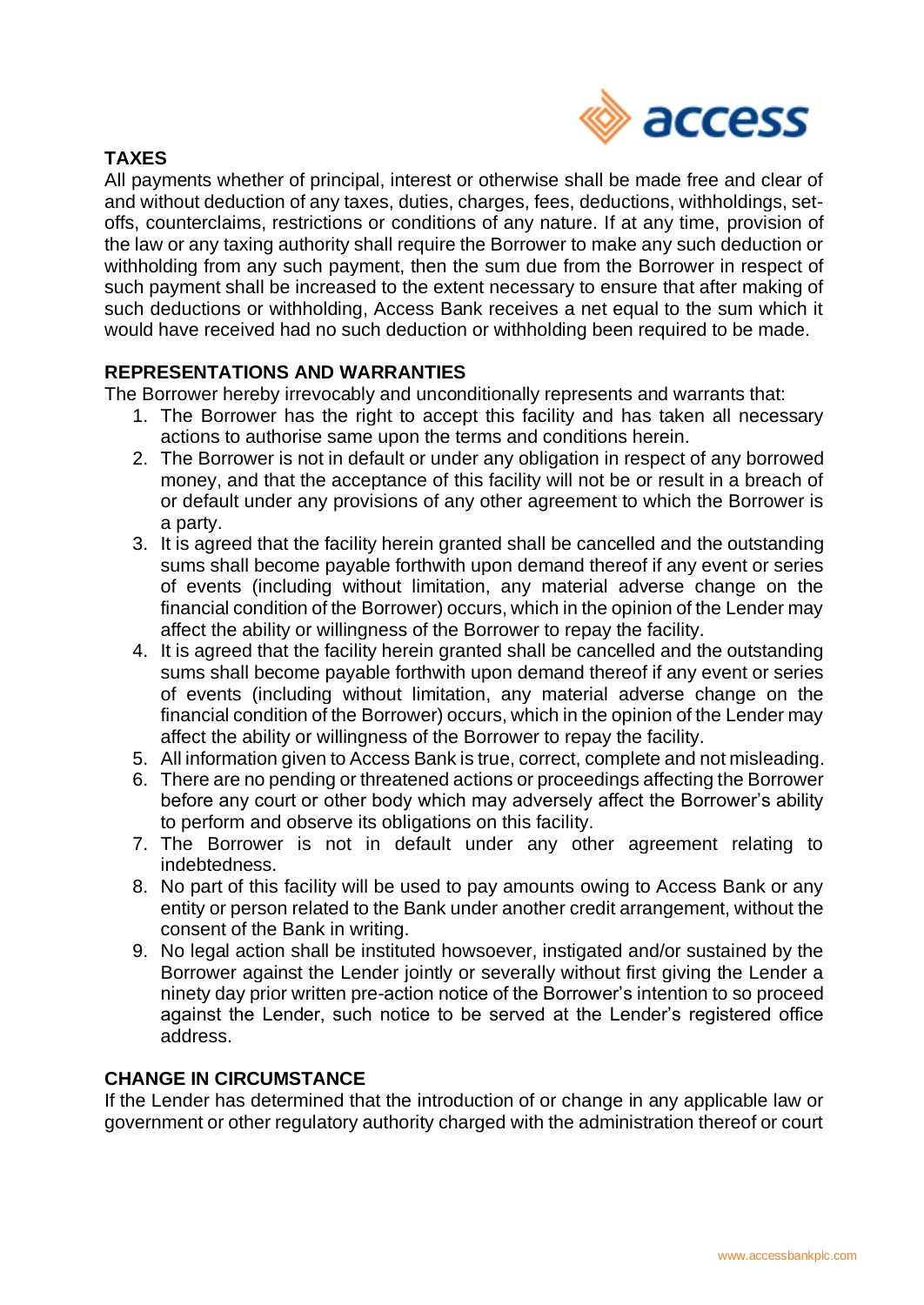

of competent jurisdiction makes it apparent that it is unlawful or illegal for the Borrower or the Lender to fund or maintain or perform their obligations as contemplated by the terms of this Offer Letter, the Lender shall forthwith give notice of such occurrence to the Borrower and the commitment shall forthwith be cancelled or discharged and the Borrower shall on the next succeeding payment date or such earlier date as may be required repay to the Lender the principal amount so disbursed together with accrued interest, if any, and other amount due to the Lender hereunder.

## **REMEDIES AND WAIVERS**

Failure or delay by the Lender in exercising any remedy, power or right as a Lender shall not be considered as a waiver or impairment thereof nor shall it affect or impair any such remedies, powers or rights in respect of any default.

## **UNDERTAKINGS**

The Borrower undertakes to:

- 1. Immediately notify Access Bank should there be any change in circumstances, or any information supplied to the Bank.
- 2. Provide the Access with any other information relating to the Borrower as the Bank as it may reasonably require from time to time.
- 3. Notify Access Bank of all terminal benefits/entitlements including but not limited to death-in-service benefits, shares/staff investment trust benefit, cooperative society contributions, benefits or entitlement due to be credited to the Borrower's account with the Bank, before the disengagement of the Borrower from employment.

#### **ELECTRONIC COMMUNICATIONS**

The Borrower hereby consents to notices, documents and any other communications relating to the facility and these terms and conditions being sent by Access Bank to the Borrower or made available to the Borrower via email or other electronic means (including without limitation, an SMS message). The Borrower also consents to receiving commercial electronic messages the Bank may send from time to time (including SMS messages and email).

#### **INFORMATION**

The Borrower authorizes Access Bank to share any personal information of the Borrower with any third party, including without limitation to lenders, credit bureaus, credit reference agencies, payment processing agencies, customer service providers and collection agencies for any purpose in relation to this facility or the Bank's business functions and activities, which include, without limitation, assessing the Borrower's credit risk and ability to repay debts.

Access Bank reserves the right to request from the Borrower any information or document which it may require in relation to this facility, including for assessing the Borrower's loan application, identifying the Borrower or for performing all required verifications. The Borrower hereby authorizes Access Bank to obtain any information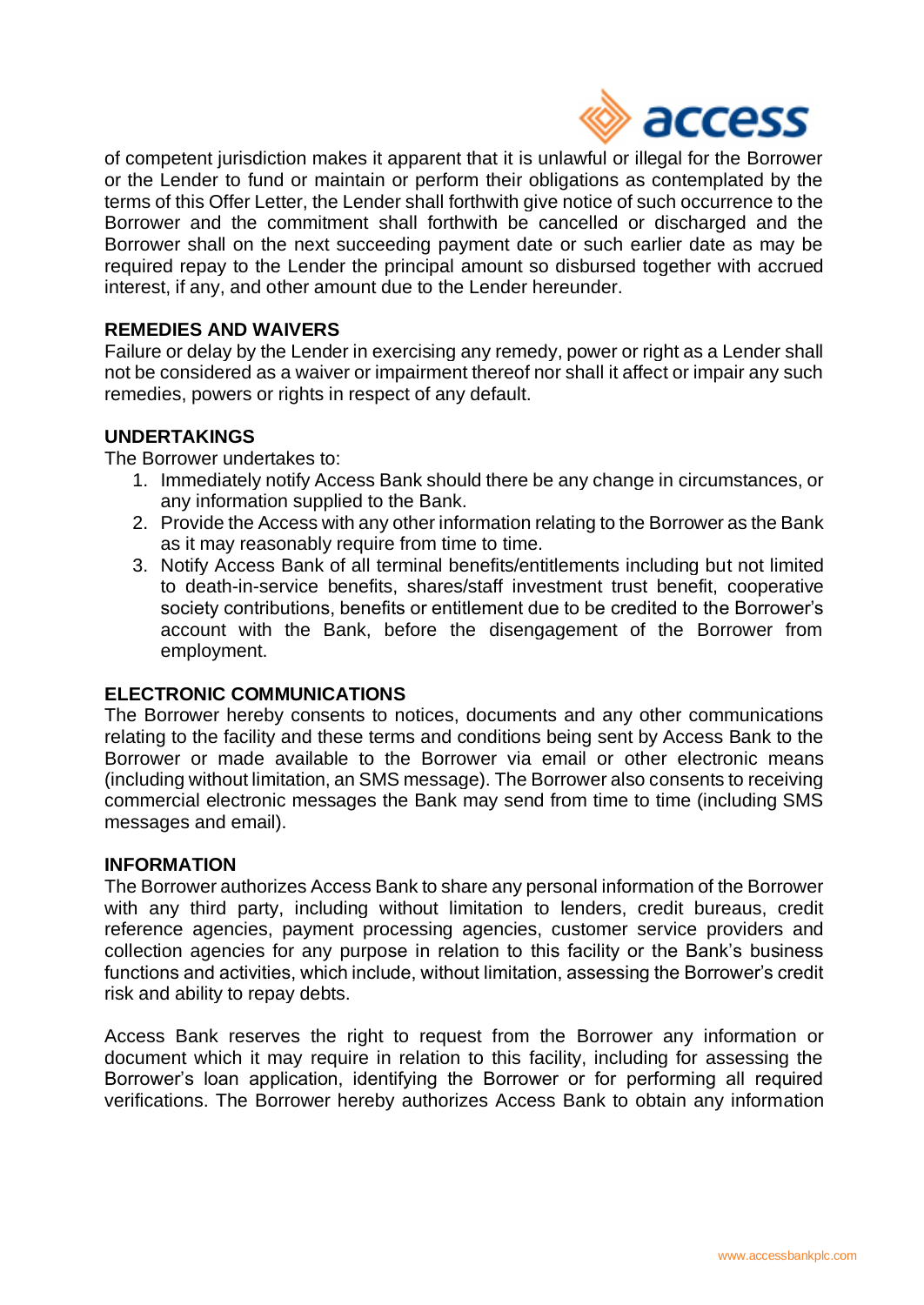

about the Borrower that it may require in relation to this facility, from any third party and further authorize the relevant third party to disclose such information to us.

That this facility gives the Bank the right to share the Customer's information and/or document ("Data") with any service provide or third party engaged by the Bank to provide any service or support to the Bank and/or Customer pursuant to this Facility. Consequently, by accepting the facility, the Customer hereby consents to the collection, processing, use and transfer of its Data, within or outside Nigeria, for the purposes stated herein.

### **VARIATION**

Only Access Bank may vary these terms and conditions at any time if it is required or it is advisable for us to do so by law or change in market conditions or to maintain our rate of return on this facility. Any variation to these terms and conditions is binding on the Borrower from the date specified in such notice.

#### **ASSIGNMENT**

The Borrower shall not assign all or any part of his/her rights, title, interest or obligations in the facility to a third party without Access Bank's written permission. The Bank may assign in whole or in part, any of its rights, title, interest and obligations in the facility without the consent of the Borrower,

#### **NOTICES**

No communication will be effective until received by the Bank. A communication from Access Bank to the Borrower is, however, deemed to be received:

- 1. In the case of a letter, on the second business day after posting;
- 2. In the case of electronic communications, on completion of transmission to the relevant electronic address provided that if such communication is made at a time which is outside ordinary business hours, such communications shall be deemed received on the next business day. The term "business day" means a day (other than a Saturday or Sunday) upon which Banks are open for business in Nigeria.

### **TERMINATION**

These terms and conditions shall remain in force, as long as Access Bank remains a creditor of the Borrower, or as long as any part of the facility remains outstanding.

### **MISCELLANEOUS**

- 1. Access Bank may pursue its remedies and exercise all powers under this facility separately or concurrently.
- 2. Time is of the essence in all respects regarding each of the Borrower's obligations with respect to this facility.
- 3. All communication to be made pursuant to this Agreement must be made in English.
- 4. The illegality, invalidity, or unenforceability of a provision of these terms and conditions under any law will not affect the legality, validity, or enforceability of other provision of this facility.